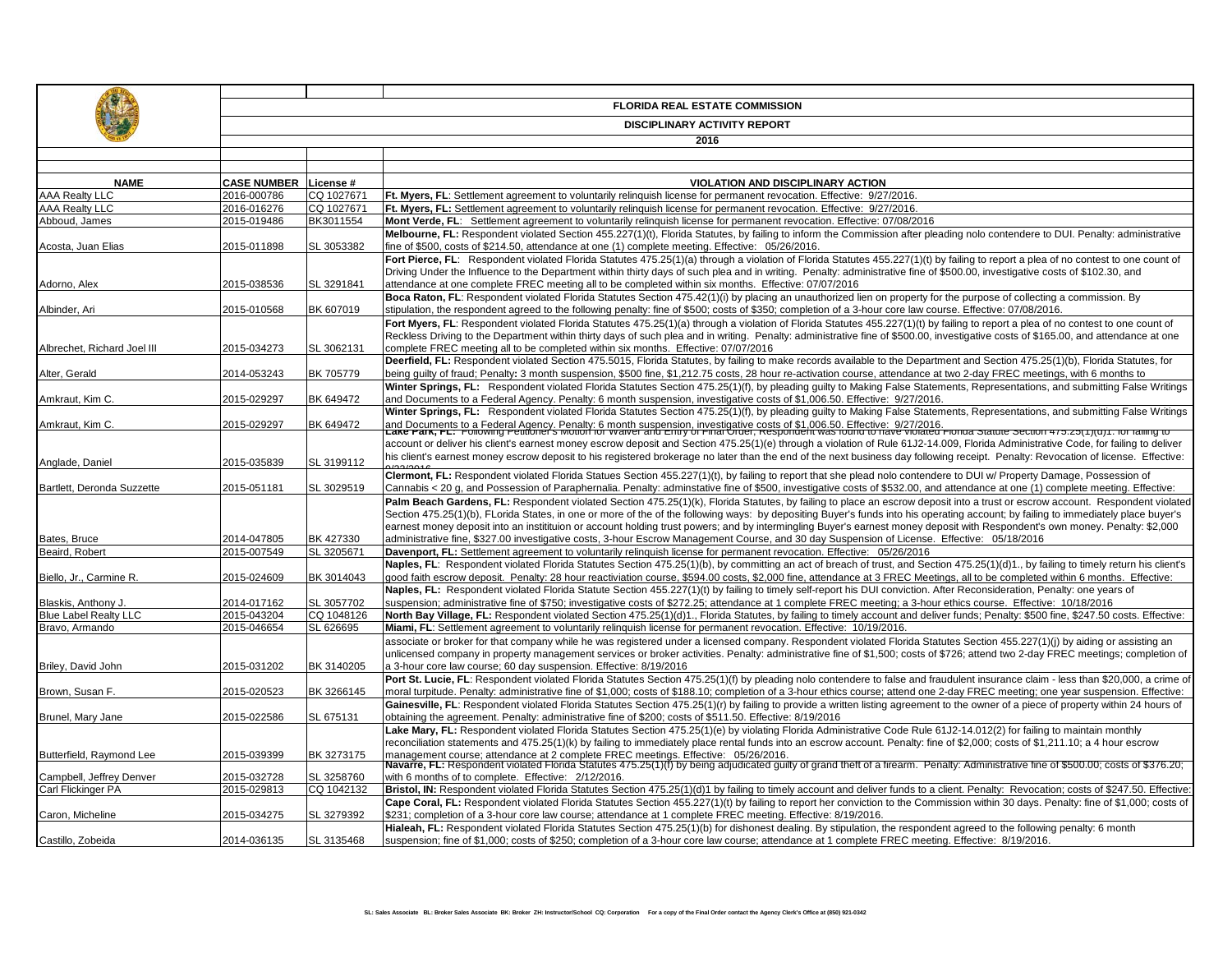|                                      | <b>FLORIDA REAL ESTATE COMMISSION</b> |            |                                                                                                                                                                                                                                                                                                                                                                                                                                                                                                                            |  |  |
|--------------------------------------|---------------------------------------|------------|----------------------------------------------------------------------------------------------------------------------------------------------------------------------------------------------------------------------------------------------------------------------------------------------------------------------------------------------------------------------------------------------------------------------------------------------------------------------------------------------------------------------------|--|--|
|                                      | <b>DISCIPLINARY ACTIVITY REPORT</b>   |            |                                                                                                                                                                                                                                                                                                                                                                                                                                                                                                                            |  |  |
|                                      | 2016                                  |            |                                                                                                                                                                                                                                                                                                                                                                                                                                                                                                                            |  |  |
|                                      |                                       |            |                                                                                                                                                                                                                                                                                                                                                                                                                                                                                                                            |  |  |
|                                      |                                       |            |                                                                                                                                                                                                                                                                                                                                                                                                                                                                                                                            |  |  |
| <b>NAME</b>                          | <b>CASE NUMBER</b>                    | License #  | <b>VIOLATION AND DISCIPLINARY ACTION</b><br>Weston, FL: Respondent violated Florida Statutes Section 475.25(1)(f), by pleading quilty to a crime which involves moral turpitude, and Section 475.25(1)(p), by failing to                                                                                                                                                                                                                                                                                                   |  |  |
| Chloupek, Jarryd                     | 2015-053276                           | SL 3237289 | timely self-report a plea of guilty to Video Voyeurism on a Child < 16, a felony. Penalty: Revocation, costs of \$214.50. Effective: 9/27/2016.                                                                                                                                                                                                                                                                                                                                                                            |  |  |
| Chrestate Real Estate Group, LLC     | 2015-008988<br>2015-043916            | CQ 1045011 | Tampa, FL: Respondent violated Florida Statutes Section 475.25(1)(d)1., by failing to account and deliver owner rental property payments to its clients as required. Penalty:<br>License Revocation. Effective Date: 06/13/2016                                                                                                                                                                                                                                                                                            |  |  |
| Coleman, Nancy Landi                 | 2015-004827                           | SL 3258503 | Naples, FL: Respondent violated Florida Statutes 475.25(1)(b) for failure to disclose to the seller that she was a manager and part owner of the LLC purchasing a property, while<br>acting as the sales associate involved in the transaction. Penalty: 6 months probation; investigative costs of \$561; attendance at one 2-day FREC meeting. Effective: March 10,                                                                                                                                                      |  |  |
|                                      |                                       |            |                                                                                                                                                                                                                                                                                                                                                                                                                                                                                                                            |  |  |
| Collier & Associates Real Estate LLC | 2016-012716                           | CQ 1021983 | Tampa, FL: Settlement agreement to voluntarily relinguish license for permanent revocation. Effective: 10/19/2016.                                                                                                                                                                                                                                                                                                                                                                                                         |  |  |
| Deeb, Alexander Durand               | 2015-046651                           | SL 675972  | Miami, FL: Respondent violated Florida Statutes Sections 475.25 (1)(f) and 475.25(1)(p), by pleading nolo contendere to one count of Conspiracy to Commit Wire Fraud<br>Affecting a Financial Institution, a felony, which directly related to the activities of a licensed sales associate, or involves moral turpitude, or fraudulent or dishonest dealing, and<br>for failing to timely report her conviction in writing to the Department within 30 days. Penalty: Revocation of license. Effective: 07/07/2016.       |  |  |
| Deeb, Alexander Durand               | 2015-046651                           | SL 675972  | Miami, FL: Respondent violated Florida Statutes Sections 475.25 (1)(f) and 475.25(1)(p), by pleading nolo contendere to one count of Conspiracy to Commit Wire Fraud<br>Affecting a Financial Institution, a felony, which directly related to the activities of a licensed sales associate, or involves moral turpitude, or fraudulent or dishonest dealing, and<br>for failing to timely report her conviction in writing to the Department within 30 days. Penalty: Revocation of license. Effective: 07/07/2016.       |  |  |
|                                      |                                       |            | Miami, FL: Respondent violated Florida Statutes Section 475.25(1)(d)1., by failing to timely deliver funds, and 475.25(1)(k), for failing to deposit money in an escrow account.                                                                                                                                                                                                                                                                                                                                           |  |  |
| DeJesus, Andres                      | 2015-016674                           | BK 3025941 | Penalty: three (3) month suspension; administrative fine of \$1,000; costs of \$1,023.00; four (4) hours of escrow management education; attendance at two (2) complete                                                                                                                                                                                                                                                                                                                                                    |  |  |
| Delgardio, Patricia                  | 2014-043470                           | SL 3290020 | West Palm Beach, FL: Respondent violated Florida Statute Sections 475.25(1)(d)1 and 475.25(1)(b) by failing to timely account and deliver funds to a client. Penalty:<br>Revocation; costs of \$165. Effective: 9/27/2016.                                                                                                                                                                                                                                                                                                 |  |  |
|                                      |                                       |            | Orlando, FL: Respondent violated Florida Statutes Section 475.25(1)(e) by violating a final order when she failed to pay the fines and costs within 30 days. Penalty: Payment of                                                                                                                                                                                                                                                                                                                                           |  |  |
| Delgardio, Patricia                  | 2015-033123                           | SL 3290020 | the fine and costs ordered in the previous case and \$135.30 in costs. Effective: 04/07/2016                                                                                                                                                                                                                                                                                                                                                                                                                               |  |  |
| Deloach, Martina                     | 2015-015505                           | SL 3222769 | Fort Lauderdale, FL: Respondent violated Florida Statutes Section 475.25(1)(d)1 by failing to return funds given to her by a client to pay property taxes upon the client's<br>request. Respondent violated Florida Statutes Section 475.25(1)(b) by receiving funds from a client for the payment of annual property taxes but failing to use these funds to pay<br>the taxes, resulting in the sale of the property, and by then failing to return these funds to the client. Penalty: revocation. Effective: 06/13/2016 |  |  |
| Distinctive Realty Inc.              | 2014-043145                           | CQ 1017707 | 10.034, Florida Administrative Code by failing to register a trade name with the Department; and Florida Statute 475.25(1)(k) by failing to properly escrow funds. Penalty: 2 year<br>suspension, fine of \$1000, costs of \$272.25. Effective: 04/07/2016                                                                                                                                                                                                                                                                 |  |  |
| Dollar, Dean C.                      | 2016-002260                           | BK 593354  | Lakeland, FL: Settlement agreement to voluntarily relinguish license for permanent revocation. Effective: 9/27/2016.                                                                                                                                                                                                                                                                                                                                                                                                       |  |  |
| Eggers, Byron Ronald                 | 2015-039954                           | SL 3043326 | Delray Beach, FL: Respondent violated Florida Statutes Section 475.25(1)(f), by pleading quilty to a crime which involves moral turpitude, and Section 475.25(1)(p), by failing<br>to timely self-report a plea of quilty to Video Voyeurism (Victim < 16), a felony. Penalty: Revocation, costs of \$99.00. Effective: 06/10/2016                                                                                                                                                                                         |  |  |
| Ferreira, Peter W.                   | 2015-049580                           | SL 3144771 | Marco Island, FL: Settlement agreement to voluntarily relinquish license for permanent revocation. Effective: 10/19/2016.                                                                                                                                                                                                                                                                                                                                                                                                  |  |  |
|                                      |                                       |            | Jacksonville, FL: Respondent violated Section 475.25(1)(d)1., Florida Statutes, by failing to account and deliver funds, Section 475.25(1)(b), Florida Statutes, for dishonest                                                                                                                                                                                                                                                                                                                                             |  |  |
|                                      |                                       |            | dealing, Section 455.227(1)(j), Florida Statutes by aiding an unlicensed entity, Section 475.5015, Florida Statutes, for operating as a sales associate for an entity not registered                                                                                                                                                                                                                                                                                                                                       |  |  |
| Fields, Ramonda Elise                | 2014-039117                           | SL 3273625 | as her employer, and Section 475.42(1)(a) Florida Statutes, for operating as a broker; Penalty: \$5,000 fine, \$1,775 costs. Effective: 10/19/2016.<br>Miramar, FL: Respondent violated Florida Statutes Section 475.25(1)(f), by pleading guilty to a crime which involves moral turpitude or fraudulent or dishonest dealing                                                                                                                                                                                             |  |  |
| Fleury, Giovanni                     | 2014-048065                           | BK 3063429 | .<br>(Organized Scheme to Defraud). Penalty: License Revocation, costs. Effective: 8/18/2016.<br>ביולדו היה היה השפטחוספות משפט היהודים להתמופט שפטחוס את הביעון ולא היהודים היהודים של היהודים של היהודים מכנס                                                                                                                                                                                                                                                                                                            |  |  |
| Flickinger Sr, Carl Eugene           | 2015-023944                           | BK 3262976 | \$420.75. Effective: 10/19/2016.                                                                                                                                                                                                                                                                                                                                                                                                                                                                                           |  |  |
| Florida Dream Real Estate Inc.       | 2014-007075                           | CQ 1040512 | Lake Mary, FL: Respondent violated Florida Statutes Sections 475.25(1)(d)1 and 475.25(1)(b) by failing to place funds into an escrow account and by engaging in dishonest<br>dealings. By stipulation, the respondent agreed to the following penalty: costs of \$539.55 and restitution to the complainant. Effective: 8/19/2016.                                                                                                                                                                                         |  |  |
|                                      |                                       |            | Orlando, FL: Respondent violated Florida Statutes Section 475.24, Florida Statutes, by failing to register a branch office. By stipulation, Respondent agreed to the following                                                                                                                                                                                                                                                                                                                                             |  |  |
| Florida Ranch Lands II, Inc.         | 2015-017095                           | CQ 1002517 | penalty: administrative fine of \$1,000; costs of \$1,791.90. Effective: 8/19/2016                                                                                                                                                                                                                                                                                                                                                                                                                                         |  |  |
| Fontao, Aleida                       | 2015-034959                           | SL 674162  | Miami, FL: Respondent violated Florida Statues 475.25(1)(f) by pleading quilty to one count of Conspiracy to Commit Bank and Wire Fraud in the U.S. District Court, Southern<br>District of Florida. Penalty: Revocation; Costs of \$338.25. Effective: 9/23/2016.                                                                                                                                                                                                                                                         |  |  |
| Gaarlandt, Robbert                   | 2015-039629                           | BK 3234866 | Oviedo, FL: Respondent violated Florida Statutes Section 475.25(1)(e) by violating Florida Administrative Code Rule 61J2-14.012(2) for failing to properly maintain monthly<br>reconciliation statements and 475.25(1)(k) by failing to immediately place rental funds into an escrow account. Penalty: fine of \$2,000; costs of \$247.50; a 4 hour escrow                                                                                                                                                                |  |  |
| Garcon, Emmanuel                     | 2015-030441                           | SL 3315986 | Delray Beach, FL: Respondent violated Florida Statutes Section 475.25(1)(b) by misrepresenting himself as his broker while attempting to personally rent property. Penalty:<br>administrative fine of \$1,000; costs of \$157.74; completion of a 3-hour core law course; attend two 2-day FREC meetings; six month suspension. Effective: 05/25/2016                                                                                                                                                                      |  |  |
|                                      |                                       |            | Lake Worth, FL: Respondent violated Florida Statutes 475.25(1)(d)1. by failing to timely account and deliver funds and Florida Statute 475.42(1)(a) by operating without being                                                                                                                                                                                                                                                                                                                                             |  |  |
| Gemini Realty & Investments Inc.     | 2015-025522                           | CQ 1035689 | the holder of a current, active license. Penalty: Revocation, costs of \$346.50. Effective: 05/26/2016                                                                                                                                                                                                                                                                                                                                                                                                                     |  |  |
|                                      |                                       |            | to the property's potential buyer when the property's title was not transferred to the potential buyer and the rental failed to occur. Respondent violated Florida Statutes Section                                                                                                                                                                                                                                                                                                                                        |  |  |
|                                      |                                       |            | 475.25(1)(b) by receiving funds for the purchase and rental of property but failing to transfer these funds to the property's potential buyer when the property's title was not<br>transferred to the potential buyer and the rental failed to occur, failing to require a sales associate to submit documentation regarding funds before accepting said funds, and                                                                                                                                                        |  |  |
|                                      |                                       |            | remitting funds to a sales associate without obtaining documentation regarding the source of said funds. By stipulation, Respondent agreed to the following terms: administrative                                                                                                                                                                                                                                                                                                                                          |  |  |
| Global Homes Real Estate LLC         | 2015-005962                           | CQ 1039444 | fine of \$1,500; costs of \$297. Effective: 2/12/2016                                                                                                                                                                                                                                                                                                                                                                                                                                                                      |  |  |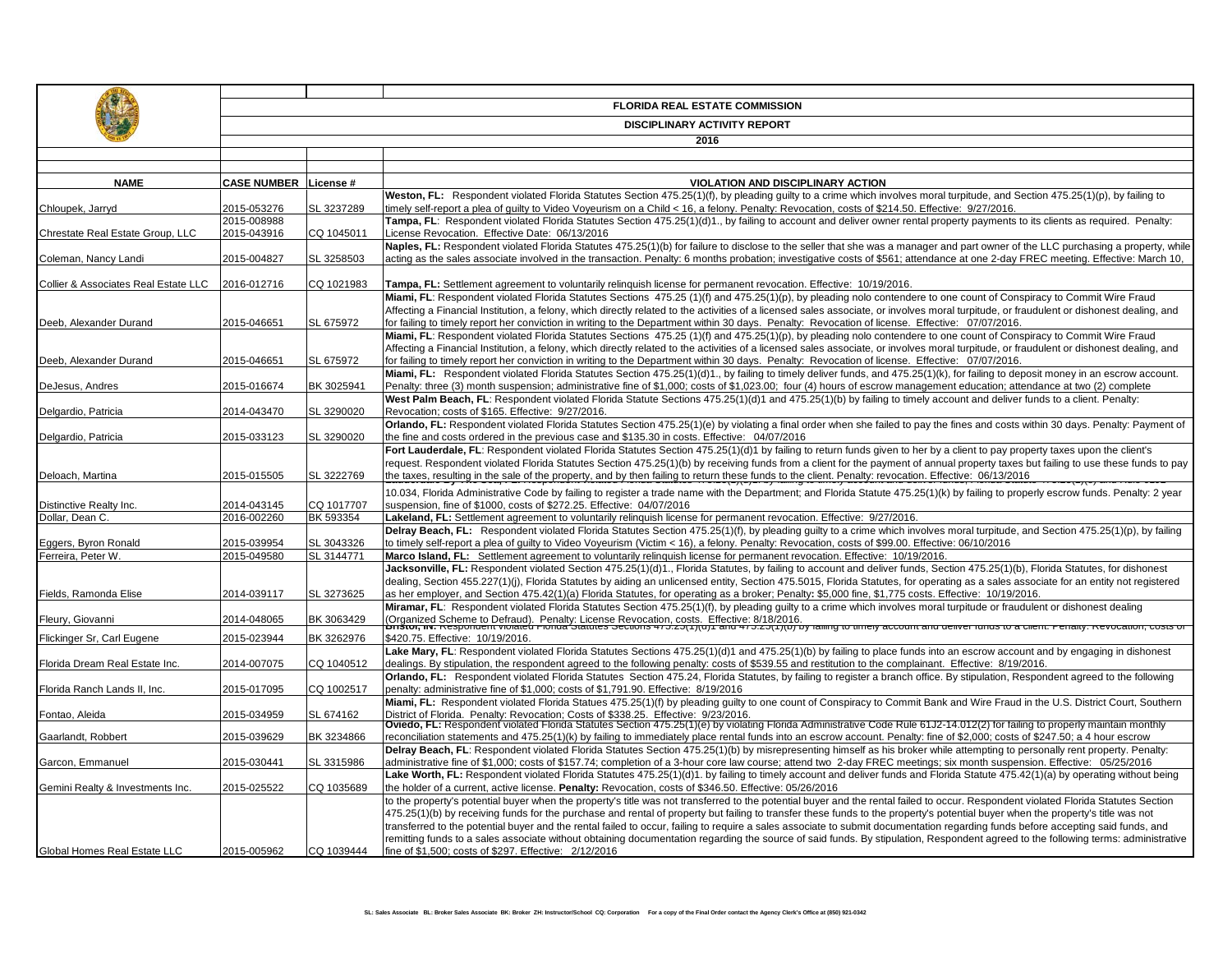|                                                        | <b>FLORIDA REAL ESTATE COMMISSION</b>       |                            |                                                                                                                                                                                                                                                                                                                                                                                                                                                                                                                                                    |  |  |
|--------------------------------------------------------|---------------------------------------------|----------------------------|----------------------------------------------------------------------------------------------------------------------------------------------------------------------------------------------------------------------------------------------------------------------------------------------------------------------------------------------------------------------------------------------------------------------------------------------------------------------------------------------------------------------------------------------------|--|--|
|                                                        | <b>DISCIPLINARY ACTIVITY REPORT</b><br>2016 |                            |                                                                                                                                                                                                                                                                                                                                                                                                                                                                                                                                                    |  |  |
|                                                        |                                             |                            |                                                                                                                                                                                                                                                                                                                                                                                                                                                                                                                                                    |  |  |
|                                                        |                                             |                            |                                                                                                                                                                                                                                                                                                                                                                                                                                                                                                                                                    |  |  |
| <b>NAME</b>                                            | <b>CASE NUMBER</b>                          | License #                  | <b>VIOLATION AND DISCIPLINARY ACTION</b>                                                                                                                                                                                                                                                                                                                                                                                                                                                                                                           |  |  |
| Golub, Gina                                            | 2015-037920                                 | SL 3231310                 | Edgewater, FL: Respondent violated Florida Statute Section 455.227(1)(t) by failing to report her DUI conviction to the Commission within 30 days. Penalty: fine of \$1,000; costs<br>of \$181.50; attendance at 1 complete FREC meeting. Effective: 9/27/2016.                                                                                                                                                                                                                                                                                    |  |  |
| Gregor, Iain Stewart                                   | 2015-013529                                 | SL 3277587                 | Florida Statutes, by operating as a broker, Section 475.42(1)(d), Florida Statutes, by accepting money in a name other than that of their employer, and Section 475.25(1)(a),<br>Florida Statutes, by violating Section 455.227(1)(i), Florida Statutes, by aiding an unlicensed entity in the broker activities. Penalty: Revocation, costs of \$321.75. Effective:<br>10/19/2016.                                                                                                                                                                |  |  |
| Gregor, Shona Rae                                      | 2015-023806                                 | SL 3088630                 | Florida Statutes, by operating as a broker, Section 475.42(1)(d), Florida Statutes, by accepting money in a name other than that of their employer, and Section 475.25(1)(a),<br>Florida Statutes, by violating Section 455.227(1)(j), Florida Statutes, by aiding an unlicensed entity in the broker activities. Penalty: Revocation, costs of \$478.50. Effective:<br>10/19/2016.                                                                                                                                                                |  |  |
| Grimes, Heather Christina                              | 2015-009757                                 | BK 3109146                 | Coral Springs, FL: Respondent violated Florida Statutes Section 475.25(1)(d)1., by failing to account and deliver owner rental property payments to her clients timely as<br>required. Penalty: 6 month license suspension run concurrent with DBPR Case no. 2015-023593, broker's license downgraded to Sales Associate's license, \$1,419.00 Costs,<br>attend 2 FREC Meetings all to be completed within 6 months. Effective: 05/25/2016.                                                                                                        |  |  |
|                                                        |                                             |                            | Coral Springs, FL: Respondent violated Florida Statutes Section 475.25(1)(d)1 by receiving funds for the purchase of a piece of property but failing to timely remit these funds to                                                                                                                                                                                                                                                                                                                                                                |  |  |
| Grimes, Heather Christina<br>Grimes, Heather Christina | 2015-023593<br>2015-017116                  | BK 31090146<br>BK 31090146 | the property's potential buyer when the property's title was not transferred to the potential buyer. Penalty: costs of \$973.50; downgrade to sales associate license; six month<br>Coral Springs, FL: Respondent violated Florida Statutes Section 455.227(1) by failing to notify the Department of a change in her address and/or place of practice. Penalty:<br>costs of \$1,303.50. Effective: 05/25/2016                                                                                                                                     |  |  |
| Group Realty, Inc.                                     | 2015-043504                                 | CQ 1048630                 | Boynton Beach, FL: Respondent violated Florida Statutes violating Section 475.25(1)(d)1., Florida Statutes, by failing to timely disburse a deposit upon demand, and Section<br>475.25(1)(k), by failing to place a deposit in an escrow account. Penalty: Revocation, costs of \$330.00. Effective: 06/10/2016                                                                                                                                                                                                                                    |  |  |
| Gutierrez, Andric                                      | 2015-055321                                 | SL 3034155                 | Miami, FL: Respondent violated Florida Statues 475.25(1)(f) by pleading quilty to one count of Conspiracy to Commit Bank and Wire Fraud in the U.S. District Court, Southern<br>District of Florida. Penalty: Revocation. Effective: 9/23/2016.                                                                                                                                                                                                                                                                                                    |  |  |
| Hall, Sonya                                            | 2015-046824                                 | BK 6464487                 | Crawfordville, FL: Respondent Florida Statutes section 475.25(1)(f), by pleading nolo contendere to battery on a law enforcement officer, resisting without violence, driving<br>under the influence, and assault on a law enforcement officer. Penalty: adminstative fine of \$750, investigative costs of \$478.50. Effective: 9/27/2016.<br>Destin, FL: Respondent violated Florida Statutes Section 475.25(1)(f), by entering a plea of nolo contendere to a crime involving moral turpitude (leaving the scene of an                          |  |  |
| Hanson, Eric L                                         | 2015-039218                                 | SL 3108265                 | accident). By Stipulation, Respondent agreed to the following penalty: \$231.00 Costs, \$500.00 Fine, 3-hour Core Law Course, attend 1 FREC Meeting, all to be completed                                                                                                                                                                                                                                                                                                                                                                           |  |  |
| Harmon, Monica                                         | 2014-048905                                 | SL 3154134                 | property owner, by collecting money without her brokers knowledge, failing to remit rental proceeds to the proeprty owner, and failing to place rental proceeds with her registered<br>broker. Penalty: Revocation, Cost \$297. Effective: 04/07/2016.<br>$unc$ $-10.2011$ mm.                                                                                                                                                                                                                                                                     |  |  |
| Harmon, Monica                                         | 2014-050677                                 | SL 3154134                 | property owner, by collecting money without her brokers knowledge, failing to remit rental proceeds to the proeprty owner, and failing to place rental proceeds with her registered<br>broker. Penalty: Revocation, Cost \$280.50. Effective: 04/07/2016.                                                                                                                                                                                                                                                                                          |  |  |
| Hartzog, Samuel L                                      | 2014-002983                                 | BL 612795                  | Pensacola, FL: Respondent violated Florida Statutes 475.42(1)(b) for managing property without the knowledge or consent of his employer; and Florida Statutes 455.227(1)(t)<br>for failure to report his plea of nolo contendere to aggravated assault by threat to the Department within 30 days. Penalty: Revocation: costs of \$8.929.80. Effective:                                                                                                                                                                                            |  |  |
| Hevey, Mireille                                        | 2015-019775                                 | BK 3035264                 | West Palm Beach, FL: Respondent violated Florida Statutes 475.25(1)(d)1. by failing to timely account and deliver funds; Florida Statute 475.25(1)(b) for dishonest dealings;<br>and 475.25(1)(e) and Rule 61J2-5.019, Florida Administrative Code by failing to ensure that her real estate corporation maintained a current, active license. Penalty: Revocation,                                                                                                                                                                                |  |  |
| Hufer, Sascha Michael                                  | 2015-003028                                 | SL 3189235                 | Miami, FL: Respondent violated Florida Statutes Section 455.227(1)(t), by failing to report his nolo contendere plea entered on July 18, 2012, to one count of Falsely<br>Impersonaing a Police Officer & Criminal Mischief within 30 days as required. Penalty: 1 year license suspension, \$1,000.00 fine, \$1,584.00 Costs, 3-hour Core Law Course,                                                                                                                                                                                             |  |  |
| International American Realty Inc.                     | 2015-033863                                 | CQ 1045625                 | North Miami, FL: Respondent violated Florida Statutes Section 475.25(1)(d)1 by receiving funds for the purchase of a piece of property but failing to timely remit these funds to<br>the property's potential buyer when the property's title was not transferred to the potential buyer. Penalty: revocation. 05/25/2016                                                                                                                                                                                                                          |  |  |
| International Real Estate<br>Company, LLC              | 2015-016238                                 | CQ 1042582                 | Coral Springs, FL: Respondent violated Florida Statutes Section 475.25(1)(d)1., by failing to account and deliver owner rental property payments to its clients timely as<br>required. Penalty: License Revocation. Effective: 05/25/2016.                                                                                                                                                                                                                                                                                                         |  |  |
| Jackson, Shantel                                       | 2015-025497                                 | SL 3300382                 | St. Augustine, FL: Respondent violated Section 455.227(1), Florida Statutes, by failing to report a plea of quilty for giving worthless checks. Penalty: fine of \$1,000, costs of<br>\$750.75, attendance at two (2) complete meetings. Effective: 05/26/2016.                                                                                                                                                                                                                                                                                    |  |  |
| Johnson, Daniel                                        | 2014-045611                                 | SL 3053339                 | Orlando, FL: Respondent violated Florida Statutes Section 475.42(1)(b) by operating as a sales associate or broker for someone other than his licensed employer. Respondent<br>violated Florida Statutes Section 455.227(1)(j) by aiding or assisting unlicensed activity. By stipulation, Respondent agreed to the following terms: administrative fine of \$750;<br>costs of \$552.75; completion of a 3-hour core law course; attend one 2-day FREC meeting. Effective: 10/18/2016.                                                             |  |  |
|                                                        |                                             |                            | associate and operating as a broker, by advertising real estate services to property owners on her company's website. Respondent violated Section 455.227(1)(j), Florida<br>Statutes, thereby violating Section 475.25(1)(e), Florida Statutes, by aiding, assisting, employing, and advising Seaside and Johnson in the performance of brokerage activities,<br>as defined in Section 475.01 (a), Florida Statutes. By stipulation, respondent agreed to the following penalty: \$500.00 Administrative fine, \$330.00 Investigative Costs, 2 day |  |  |
| Johnson, Sarah Fraser                                  | 2015-024148                                 | SL 3311836                 | Commission meeting in Orlando, and a 3-hour Core Law Continuing Education Course, all to be completed within six months of the effective date herein. Effective: 04/06/2016<br>Plantation, FL: Respondent violated Florida Statute 475.25(1)(f) by pleading quilty to a charge of battery on a law enforcement officer in the Circuit Court of the 11th Judicial                                                                                                                                                                                   |  |  |
| Joseph, Bryan A.                                       | 2015-041192                                 | SL 3293012                 | Circuit in and for Miami-Dade County, Florida. Penalty: \$750 fine and costs of \$503.25. Effective: <mm dd="" yyyy="">.<br/>Boca Raton, FL: Respondent violated Florida Statutes Section 475.25(1)(f), by pleading guilty to a crime which involves dishonest dealing, and 475.25(1)(a) by violating Florida</mm>                                                                                                                                                                                                                                 |  |  |
| Kalil, Jeffrey                                         | 2015-040941<br>2016-004725                  | SL 3199119                 | Statutes Section 455.227(1)(t), by failing to timely self-report a plea of guilty to retail theft within 30 days. Penalty: administrative fine of \$500; costs of \$108.90; three (3) hours of                                                                                                                                                                                                                                                                                                                                                     |  |  |
| Kelley, Gary Richard                                   | 2016-003437                                 | BK 559597                  | Pensacola, FL: Settlement Agreement to Voluntarily Relinguish License for Permanent Revocation. Effective: 07/07/2016                                                                                                                                                                                                                                                                                                                                                                                                                              |  |  |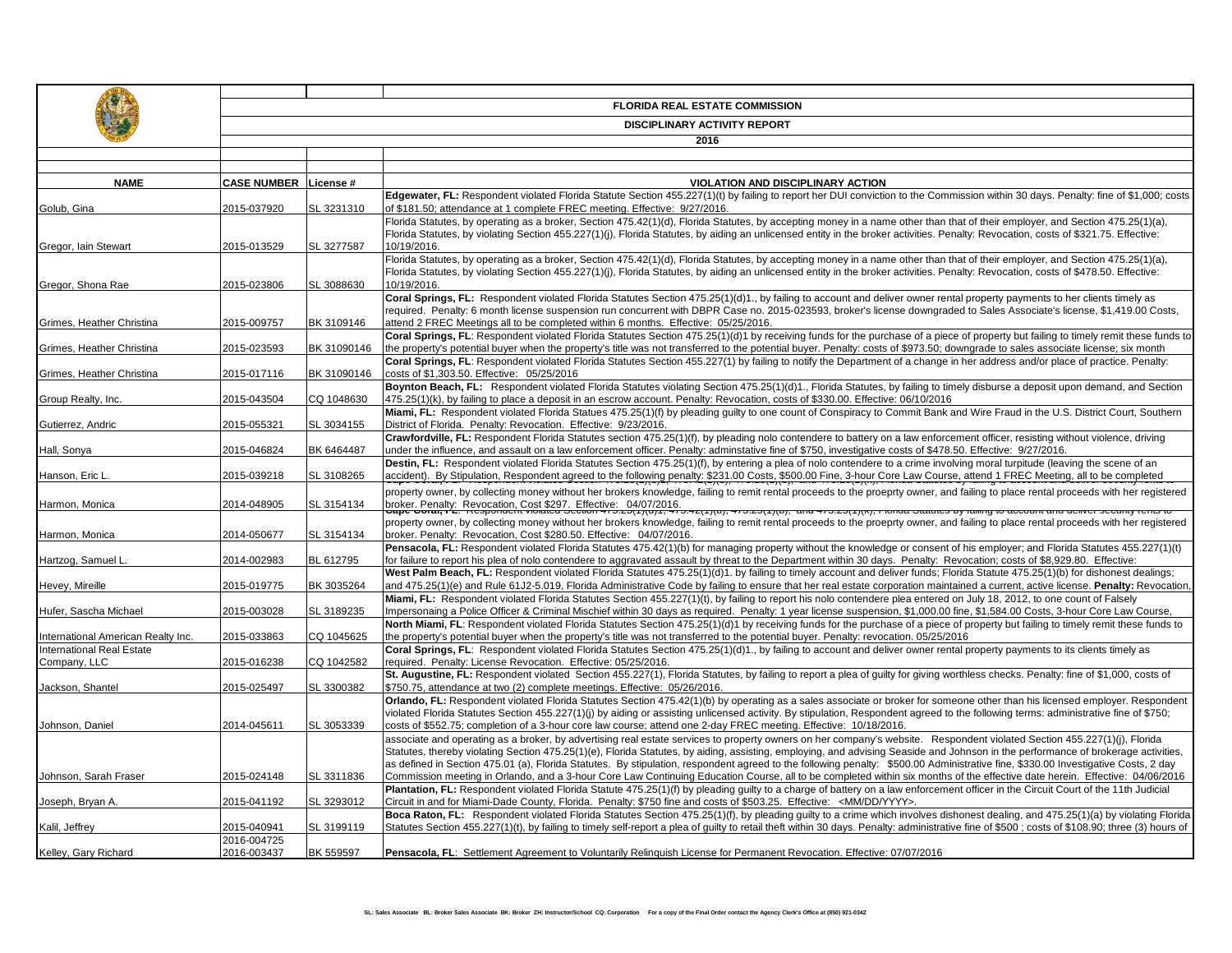|                                            | <b>FLORIDA REAL ESTATE COMMISSION</b><br><b>DISCIPLINARY ACTIVITY REPORT</b> |             |                                                                                                                                                                                                                                                                                                                                                                        |  |  |
|--------------------------------------------|------------------------------------------------------------------------------|-------------|------------------------------------------------------------------------------------------------------------------------------------------------------------------------------------------------------------------------------------------------------------------------------------------------------------------------------------------------------------------------|--|--|
|                                            |                                                                              |             | 2016                                                                                                                                                                                                                                                                                                                                                                   |  |  |
|                                            |                                                                              |             |                                                                                                                                                                                                                                                                                                                                                                        |  |  |
|                                            |                                                                              |             |                                                                                                                                                                                                                                                                                                                                                                        |  |  |
| <b>NAME</b>                                | <b>CASE NUMBER</b>                                                           | License #   | VIOLATION AND DISCIPLINARY ACTION                                                                                                                                                                                                                                                                                                                                      |  |  |
| Kelley, Gary Richard                       | 2016-006799                                                                  | BK 559597   | Pensacola, FL: Settlement Agreement to Voluntarily Relinguish License for Permanent Revocation. Effective: 8/19/2016                                                                                                                                                                                                                                                   |  |  |
|                                            |                                                                              |             | Coral Springs, FL: Respondent violated Florida Statutes 475.42(1)(b) by performing property management for an unlicensed entity; Florida Statute 455.227(1)(j) by collecting<br>escrow deposits in the name of an unlicensed entity; and Florida Statute 475.25(1)(k) by failing to place deposits into an escrow account with his registered employer                 |  |  |
| Khosa, Deepak R.                           | 2015-037136                                                                  | SL 3093006  | Respodent agreed to the following penalty: fine of \$500.00, costs of \$363.00, and a 28 hour reactivation course. Effective: 05/26/2016                                                                                                                                                                                                                               |  |  |
|                                            |                                                                              |             | Orlando, FL: Respondent violated Florida Statutes Section 475.25(1)(e) by violating Florida Statutes Section 475.42(1)(i) for failing to register the trade name of a business and                                                                                                                                                                                     |  |  |
|                                            |                                                                              |             | 475.5015 by failing to keep and make available to the Department his books, accounts and records. By stipulation, the respondent agreed to the following penalty: fine of \$250;                                                                                                                                                                                       |  |  |
| Koenig, Brian Christopher                  | 2013-042335                                                                  | BK 671863   | costs of \$250; attendance at 2 complete FREC meetings. Effective: 06/10/2016.                                                                                                                                                                                                                                                                                         |  |  |
| Kostantinov and Associates Realty,<br>lnc. | 2015-036619                                                                  | CQ 1026569  | Tampa, FL: Respondent violated Section 475.25(1)(d)1, Florida Statutes, by failing to deliver an escrow deposit upon demand. Penalty: Revocation, costs of \$82.50. Effective:<br>10/19/2016.                                                                                                                                                                          |  |  |
|                                            |                                                                              |             | Wesley Chapel, FL: Respondent violated Section 475.25(1)(d)1, Florida Statutes, by failing to deliver an escrow deposit on demand, and Section 475.25(1)(b), Florida Statutes,                                                                                                                                                                                         |  |  |
| Kostantinov, Peter J.                      | 2015-035853                                                                  | BK 653112   | by engaging in dishonest dealing. Penalty: Revocation, costs of \$746.79. Effective: 10/19/2016                                                                                                                                                                                                                                                                        |  |  |
|                                            |                                                                              |             | Tallahassee, FL: Respondent violated Florida Statutes Section 475.25(1)(e) by violating a final order when he failed to pay fines and costs, attend a FREC meeting and                                                                                                                                                                                                 |  |  |
| Lee, Anthony F.                            | 2015-014210                                                                  | SL 31796998 | complete a continuing education course. Penalty: Revocation. Effective: 05/26/2016.                                                                                                                                                                                                                                                                                    |  |  |
|                                            |                                                                              |             | both the tenant and cooperating sales agent. Respnodent violated Section 475.1(e) through a violation of Section 455.275(1) by failing to provide the department with a current<br>mailing address. Penalty: Suspension for six (6) months;administrative fine of \$1,000; costs of \$412.50; attendance at 2 complete meetings; 1 year probation. Effective:          |  |  |
| Louis, Patricia                            | 2015-042212                                                                  | SL 3244297  | 9/23/2016.                                                                                                                                                                                                                                                                                                                                                             |  |  |
|                                            |                                                                              |             | Naples, FL: Respondent violated Florida Statutes Section 475.25(1)(e) through a violation of Rule 61J2-10.038, Florida Administrative Code, by failing to notify the Department                                                                                                                                                                                        |  |  |
| Manuri. Michael A.                         | 2015-044248                                                                  | SL 396730   | of a change in his address. Penalty: administrative fine of \$500; costs of \$561; attend one 2-day FREC meeting. Effective: 06/13/2016                                                                                                                                                                                                                                |  |  |
| Mastrole, Elizabeth F.                     | 2015-018451                                                                  | BK 3028977  | inactive status. Effective: 05/25/2016                                                                                                                                                                                                                                                                                                                                 |  |  |
|                                            |                                                                              |             | Brandon, FL: Respondent violated Florida Statutes Section 455.227(1)(t) by failing to timely report after pleading nolo contendere to the crime of possession of marijuana.                                                                                                                                                                                            |  |  |
| McClain, Scott                             | 2015-050860                                                                  | SL 3305492  | Penalty: administrative fine of \$500; costs of \$165; completion of a 3-hour core law course; attend one 2-day FREC meeting. Effective: 10/18/2016.<br>Boca Raton, FL: Respondent violated Florida Statutes Section 475.25(1)(f) by pleading guilty to one count of theft \$1,500<\$20,000, a crime of dishonest dealing and Florida                                  |  |  |
|                                            |                                                                              |             | Statute Section 455.227(1)(t) for failing to self report a guilty plea to the Commission within thirty days in writing. Penalty: suspension for six months; administrative fine of                                                                                                                                                                                     |  |  |
| McGinnis, Rachel                           | 2016-004019                                                                  | SL 3283409  | \$750.00, investigative costs of \$151.80, attendance at two complete FREC meetings, and 6 months probation. Effective: 10/18/2016.                                                                                                                                                                                                                                    |  |  |
| McLaughlin, Maurice                        | 2015-010829                                                                  | BK 3243453  | Naples, FL: Respondent violated Florida Statutes 475.25(1)(d)1. by failing to account and deliver funds. Penalty: Revocation, costs of \$577.50. Effective: 04/07/2016                                                                                                                                                                                                 |  |  |
|                                            | 2014-021836                                                                  |             |                                                                                                                                                                                                                                                                                                                                                                        |  |  |
|                                            | 2014-050418<br>2014-050433                                                   |             |                                                                                                                                                                                                                                                                                                                                                                        |  |  |
|                                            | 2015-044291                                                                  |             |                                                                                                                                                                                                                                                                                                                                                                        |  |  |
| Metro New Homes & Interiors                | 2014-035624                                                                  | CQ 1021656  | West Palm Beach, FL: Settlement agreement to voluntarily relinguish license for permanent revocation. Effective: 05/26/2016.                                                                                                                                                                                                                                           |  |  |
| Metro New Homes & Interiors Inc.           | 2014-050418                                                                  | CQ 1021656  | West Palm Beach, FL: Settlement agreement to voluntarily relinguish license for permanent revocation. Effective: 05/26/2016                                                                                                                                                                                                                                            |  |  |
| Metro New Homes & Interiors Inc.           | 2014-050433                                                                  | CQ 1021656  | West Palm Beach, FL: Settlement agreement to voluntarily relinquish license for permanent revocation. Effective: 05/26/2016.                                                                                                                                                                                                                                           |  |  |
| Metro New Homes & Interiors Inc.           | 2014-035624                                                                  | CQ 1021656  | West Palm Beach, FL: Settlement agreement to voluntarily relinguish license for permanent revocation. Effective: 05/26/2016.<br>Palm Beach Gardens, FL: Respondent violated Florida Statutes Section 475.25(1)(f), by pleading guilty to a crime which involved moral turpitude or fraudulent or dishonest                                                             |  |  |
| Miller, Matthew Douglas                    | 2014-050474                                                                  | SL 3283528  | dealings. Penalty: 3 year license suspension to be lifted if Respondent's federal prison sentence is changed, \$363.00 costs. Effective: 10/13/2016.                                                                                                                                                                                                                   |  |  |
|                                            |                                                                              |             | to the property's potential buyer when the property's title was not transferred to the potential buyer and the rental failed to occur. Respondent violated Florida Statutes Section                                                                                                                                                                                    |  |  |
|                                            |                                                                              |             | 475.25(1)(b) by receiving funds for the purchase and rental of property but failing to transfer these funds to the property's potential buyer when the property's title was not                                                                                                                                                                                        |  |  |
|                                            |                                                                              |             | transferred to the potential buyer and the rental failed to occur, failing to require a sales associate to submit documentation regarding funds before accepting said funds, and                                                                                                                                                                                       |  |  |
|                                            |                                                                              |             | remitting funds to a sales associate without obtaining documentation regarding the source of said funds. Respondent violated Florida Statutes Section 475.25(1)(u) by failing to                                                                                                                                                                                       |  |  |
|                                            |                                                                              |             | adequately supervise her sales associate, accepting funds from her sales associate without requiring accompanying documentation, and being unaware of her sales associate's<br>actions in connection to the practice of real estate. By stipulation, Respondent agreed to the following terms: administrative fine of \$1,500; costs of \$396; completion of a 28-hour |  |  |
| Milosavljevic, Olivera                     | 2015-005971                                                                  | BK 3151681  | reactivation course; attend two 2-day FREC meetings. Effective: 2/12/2016                                                                                                                                                                                                                                                                                              |  |  |
|                                            |                                                                              |             | Boca Raton, FL: Respondent violated Florida Statutes Section 455.227(1)(t) by failing to report his convictions to the Commission within 30 days and 475.25(1)(f) for being                                                                                                                                                                                            |  |  |
| Mitchell, Kenneth J.                       | 2015-031587                                                                  | SL 3075956  | convicted of crimes involving moral turpitude. Penalty: Revocation. Effective: 06/10/2016.                                                                                                                                                                                                                                                                             |  |  |
|                                            |                                                                              |             | Pembroke Pines, FL: Respondent violated Florida Statutes 475.25(1)(r) by failing to include a definite expiration date in a listing agreement. Penalty: Costs of \$511.50,                                                                                                                                                                                             |  |  |
| Montealegre, Alberto                       | 2015-002592                                                                  | SL 3015503  | attendance at one 2-day FREC meeting. Effective: 06/10/2016<br>Naples, FL: Respondent violated Florida Statutes Section 455.227(1)(t) by failing to report his nolo contendre plea to DUI Outside of 10 Years in Collier County, Florida entered                                                                                                                       |  |  |
|                                            |                                                                              |             | on June 18, 2014, within 30 days of its entry as required. By Stipulation, Respondent agreed to the following penalty: \$198.00 Costs, \$500.00 Fine, 3-hour Core Law Course,                                                                                                                                                                                          |  |  |
| Murray, Paul Alan                          | 2015-018456                                                                  | SL 3021508  | attend 1 FREC Meeting, all to be completed within 6 months. Effective Date: 05/26/2016.                                                                                                                                                                                                                                                                                |  |  |
| Nations Princeton Nassau, Inc.             | 2015-010834                                                                  | CQ 1043328  | Naples, FL: Respondent violated Florida Statutes 475.25(1)(d)1. by failing to account and deliver funds. Penalty: Revocation, costs of \$280.50. Effective: 04/07/2016                                                                                                                                                                                                 |  |  |
| Nevada National Advertising, Inc.          | 2015-044523                                                                  | CQ 1041985  | Ovideo, FL: Respondent violated Florida Statutes Section 475.25(1)(s) by having its license acted upon in the state of California. Penalty: revocation. Effective: 06/13/2016                                                                                                                                                                                          |  |  |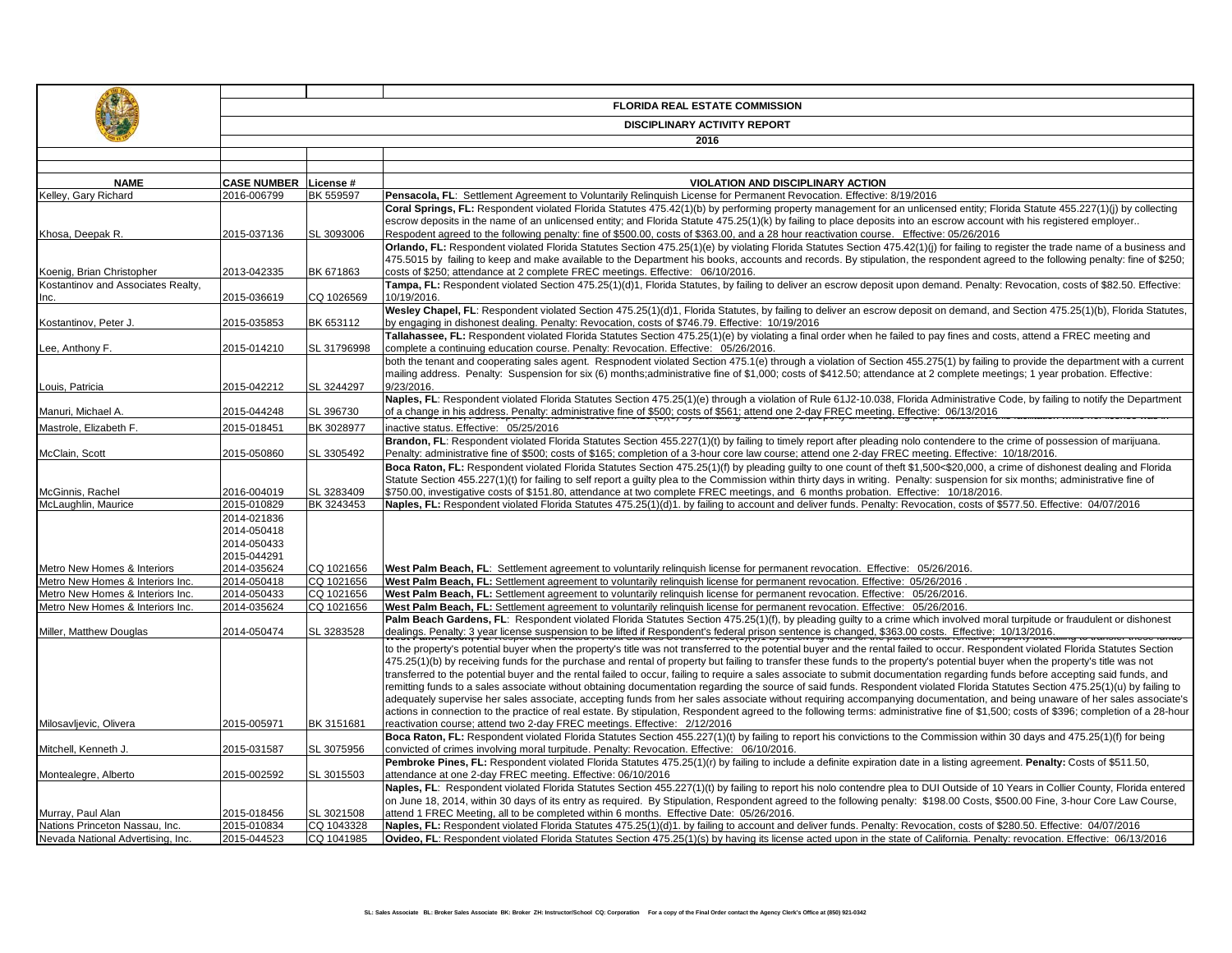|                         | <b>FLORIDA REAL ESTATE COMMISSION</b> |              |                                                                                                                                                                                                                                                                                                                                                                                                                                                                                                                                                                                                                                                                                                                                                                                                                                                                                                            |  |  |
|-------------------------|---------------------------------------|--------------|------------------------------------------------------------------------------------------------------------------------------------------------------------------------------------------------------------------------------------------------------------------------------------------------------------------------------------------------------------------------------------------------------------------------------------------------------------------------------------------------------------------------------------------------------------------------------------------------------------------------------------------------------------------------------------------------------------------------------------------------------------------------------------------------------------------------------------------------------------------------------------------------------------|--|--|
|                         | <b>DISCIPLINARY ACTIVITY REPORT</b>   |              |                                                                                                                                                                                                                                                                                                                                                                                                                                                                                                                                                                                                                                                                                                                                                                                                                                                                                                            |  |  |
|                         |                                       |              | 2016                                                                                                                                                                                                                                                                                                                                                                                                                                                                                                                                                                                                                                                                                                                                                                                                                                                                                                       |  |  |
|                         |                                       |              |                                                                                                                                                                                                                                                                                                                                                                                                                                                                                                                                                                                                                                                                                                                                                                                                                                                                                                            |  |  |
|                         |                                       |              |                                                                                                                                                                                                                                                                                                                                                                                                                                                                                                                                                                                                                                                                                                                                                                                                                                                                                                            |  |  |
| <b>NAME</b>             | <b>CASE NUMBER License #</b>          |              | VIOLATION AND DISCIPLINARY ACTION                                                                                                                                                                                                                                                                                                                                                                                                                                                                                                                                                                                                                                                                                                                                                                                                                                                                          |  |  |
|                         |                                       |              | Miami Beach, FL: Respondent violated Florida Statutes Section 475.25(1)(f) by pleading guilty to making false statements relating to health care matters, a crime of moral                                                                                                                                                                                                                                                                                                                                                                                                                                                                                                                                                                                                                                                                                                                                 |  |  |
|                         |                                       |              | turpitude or dishonest dealing and Florida Statutes Section 455.227(1)(t) for failing to self report a quilty plea to the Commission within thirty days in writing. Penalty: suspension                                                                                                                                                                                                                                                                                                                                                                                                                                                                                                                                                                                                                                                                                                                    |  |  |
| Ocampo, Lourdes         | 2015-033156                           | SL 3303277   | for six months; administrative fine of \$2,000.00 and investigative costs of \$354.75 within one year. Effective: 10/18/2016.                                                                                                                                                                                                                                                                                                                                                                                                                                                                                                                                                                                                                                                                                                                                                                              |  |  |
| Ocasio. Joel De Jesus   | 2014-018599                           | SL 3271625   | Casselberry, FL: Respondent violated Florida Statutes Section 475.25(1)(m) by obtaining his Real Estate Sales Associate's license by means of fraud, misrepresentation, or<br>concealment by not disclosing on his Florida Real Estate Commission Application that his Puerto Rico Insurance license had been suspended by the Insurance Commission of<br>Puerto Rico. Penalty: 1 year license suspension, \$1,000 fine, costs, attendance at 1 FREC Meeting, all to be completed within 1 year. Effective: 8/19/2016.                                                                                                                                                                                                                                                                                                                                                                                     |  |  |
|                         |                                       |              | 475.25(10(k), Florida Statutes, by failing to own or operate any escrow account; and by failing to place tenant's security deposit and first month's rent payment into escrow.<br>Respondent violated Rule 61J2-14.010, FAC, andthereby violating Section 475.25(10(e), Florida Statutes, by fialing to immediately place the security deoposit and rent<br>payments into escrow. Respondent violated Section 475.25(1)(b), Florida Statutes, in one or more of the following ways: breached Owner's trust by failing to place the security<br>deposit and rent payment into escrow; breached Owner's trust by failing to remit the rent payment to Owner; and breached Owner's trus by facilitating the lease transaction<br>without Onwer's knowledge or consent. By Stipulation Respondent agreed to the following penalty: \$2,500.00 Fine, \$539.55 Investigation costs, As part of this stipulation, |  |  |
| O'Donnell, Michael      | 2014-006716                           | BK 3224538   | Petitioner has verified that Respondent has remitted restitution to Angel Santiago in the amount of \$1,250.00, 2-2 day Commission meetings in Orlando, 3 hour Core Law CEU, 4                                                                                                                                                                                                                                                                                                                                                                                                                                                                                                                                                                                                                                                                                                                             |  |  |
|                         |                                       |              | Naples, FL: Respondent violated Florida Statutes 475.25(1)(b) for fraudulent or dishonest dealings. Penalty: 12 months probation, administrative fine of \$2,500, investigative                                                                                                                                                                                                                                                                                                                                                                                                                                                                                                                                                                                                                                                                                                                            |  |  |
| Ohlis, Brian            | 2015-005014                           | SL 673937    | costs of \$749.10, complete 3 hour core law course. Effective: 8/19/2016.                                                                                                                                                                                                                                                                                                                                                                                                                                                                                                                                                                                                                                                                                                                                                                                                                                  |  |  |
| Ortiz, Lucia            | 2016-001085                           | BK617866     | Kissimmee, FL: Voluntary surrender for permanent revocation. Effective: 04/07/2016.                                                                                                                                                                                                                                                                                                                                                                                                                                                                                                                                                                                                                                                                                                                                                                                                                        |  |  |
| Oshman, David           | 2016-006795                           | BK3009575    | Holly Hill, FL: Settlement agreement to voluntarily relinguish license for permanent revocation. Effective: 06/13/2016                                                                                                                                                                                                                                                                                                                                                                                                                                                                                                                                                                                                                                                                                                                                                                                     |  |  |
| Padron, Diana           | 2015-013432                           | BK 3024503   | Lauderhill, FL: Respondent violated Florida Statutes Section 475.25(1)(b) by failing to deposit funds in the proper escrow account designated in a contract. Penalty:<br>administrative fine of \$500; costs of \$486.75; completion of a 3-hour ethics course; attend one 2-day FREC meeting. Effective: 04/07/2016                                                                                                                                                                                                                                                                                                                                                                                                                                                                                                                                                                                       |  |  |
| Pazmino, Theresa        | 2015-031198                           | SL 3193210   | associate or broker for that company while he was registered under a licensed company. Respondent violated Florida Statutes Section 455.227(1)(i) by aiding or assisting an<br>unlicensed company in property management services or broker activities. Penalty: administrative fine of \$1,500; costs of \$478.50; attend two 2-day FREC meetings; completion<br>of a 3-hour core law course; 60 day suspension. Effective: 8/19/2016                                                                                                                                                                                                                                                                                                                                                                                                                                                                     |  |  |
| Quezada, Alexander L    | 2015-044895                           | SL 3256550   | Orlando, FL: Respondent violated Florida Statutes Section 475.25(1)(f) by being found guilty of possession of a controlled substance with intent to sell, a crime of moral<br>turpitude. By stipuation, Respondent agreed to the following terms: administrative fine of \$250; costs of \$450.78; completion of a 3-hour core law course. Effective: 10/18/2016.                                                                                                                                                                                                                                                                                                                                                                                                                                                                                                                                          |  |  |
| Quibano, Humberto       | 2015-039605                           | BK 683347    | Boynton Beach, FL: Respondent violated Section 475.25(1)(d)1., Florida Statutes, by failing to timely disburse a deposit upon demand, and Section 475.25(1)(k), byr failing to<br>place a deposit in an escrow account. Penalty: Revocation, costs of \$478.50. Effective: 05/26/2016.                                                                                                                                                                                                                                                                                                                                                                                                                                                                                                                                                                                                                     |  |  |
|                         |                                       |              | Miami, FL: Respondent violated Section 475.25(1)(d)1., by failing to account and deliver, Section 475.25(1)(e) through violating Rule 61J2-14.012, F.A.C., by failing to allow the                                                                                                                                                                                                                                                                                                                                                                                                                                                                                                                                                                                                                                                                                                                         |  |  |
| Ramirez. Maria Lourdes  | 2014-049128                           | BK 3117565   | Department's investigator to inspect her deposit slips, books, and account, and Section 475.25(1)(k), by failing to place a deposit into an escrow account. Penalty: Revocation,                                                                                                                                                                                                                                                                                                                                                                                                                                                                                                                                                                                                                                                                                                                           |  |  |
| Restrepo, Steven        | 2015-024408                           | BK 3252704   | North Bay Village, FL: Respondent violated Section 475.25(1)(d)1., Florida Statutes, by failing to timely account and deliver funds; Penalty: \$500 fine, \$225 costs, 3 hour core<br>law class, attendance at one 2-day FREC meeting, with 6 months to complete. Effective: 10/19/2016.                                                                                                                                                                                                                                                                                                                                                                                                                                                                                                                                                                                                                   |  |  |
|                         |                                       |              | Orlando, FL: Respondent violated Florida Statutes Section 475.25(1)(p), by failing to timely inform the Commission after pleading guilty to Possession of a Controlled                                                                                                                                                                                                                                                                                                                                                                                                                                                                                                                                                                                                                                                                                                                                     |  |  |
| Rey, Matthew LeGodais   | 2015-034944                           | SL 3283043   | Substance. Penalty: \$750 fine, \$198.00 investigative costs, attendance at one (1) 2-day FREC meeting. Effective: 8/19/2016.                                                                                                                                                                                                                                                                                                                                                                                                                                                                                                                                                                                                                                                                                                                                                                              |  |  |
| Rodriguez, Amilcar      | 2015-012238                           | BK 3218879   | Orlando, FL: Respondent violated Florida Statutes 475.25(1)(d)1. by failing to timely account and deliver funds. Penalty: Revocation, costs of \$742.50. Effective: 06/10/2016                                                                                                                                                                                                                                                                                                                                                                                                                                                                                                                                                                                                                                                                                                                             |  |  |
| Rodriguez, Tammy J.     | 2015-054114                           | BK 3123755   | Lehigh Acres, FL: Settlement agreement to voluntarily relinquish license for permanent revocation. Effective: 9/27/2016.                                                                                                                                                                                                                                                                                                                                                                                                                                                                                                                                                                                                                                                                                                                                                                                   |  |  |
| Rodriguez, Tammy J.     | 2016-011104                           | BK 3123755   | Lehigh Acres, FL: Settlement agreement to voluntarily relinquish license for permanent revocation. Effective: 9/27/2016.                                                                                                                                                                                                                                                                                                                                                                                                                                                                                                                                                                                                                                                                                                                                                                                   |  |  |
|                         |                                       | BK 534342 BK | Palm Beach Gardens, FL: Respondent was alleged to have violated Florida Statutes Section 475.25(1)(b) for dishonest dealings and Section 475.25(1)(d)1. for failure to                                                                                                                                                                                                                                                                                                                                                                                                                                                                                                                                                                                                                                                                                                                                     |  |  |
| Rosen, Albert           | 2015-051215                           | 3196346      | account and deliver client monies owed. During the investigative stage, Respondent Voluntarily Surrendered license. Effective: 8/18/2016.                                                                                                                                                                                                                                                                                                                                                                                                                                                                                                                                                                                                                                                                                                                                                                  |  |  |
|                         |                                       |              | Palmetto Bay, FL: Respondent violated Florida Statutes Section 475.25(1)(d) by receiving funds as advance rent for a piece of property but failing to return these funds to the                                                                                                                                                                                                                                                                                                                                                                                                                                                                                                                                                                                                                                                                                                                            |  |  |
| Salguero PA             | 2015-033826                           | CQ 1048537   | potential tenant after the rental failed. Penalty: revocation. Effective: 06/13/2016                                                                                                                                                                                                                                                                                                                                                                                                                                                                                                                                                                                                                                                                                                                                                                                                                       |  |  |
|                         |                                       |              | potential tenant after the rental failed. Respondent violated Florida Statutes Section 475.25(1)(b) by receiving funds as advance rent for a piece of property but failing to properly                                                                                                                                                                                                                                                                                                                                                                                                                                                                                                                                                                                                                                                                                                                     |  |  |
|                         |                                       |              | escrow these funds or return them to the potential tenant after the rental failed. Respondent violated Florida Statutes Section 475.25(1)(k) by receiving funds as advance rent for                                                                                                                                                                                                                                                                                                                                                                                                                                                                                                                                                                                                                                                                                                                        |  |  |
| Salguero, Gaberiela     | 2015-022584                           | BK 697747    | a piece of property but failing to properly escrow these funds. Penalty: revocation. 06/13/2016                                                                                                                                                                                                                                                                                                                                                                                                                                                                                                                                                                                                                                                                                                                                                                                                            |  |  |
| Samson, Michael Robert  | 2015-037670                           | SL 3121109   | North Fort Myers, FL: Respondent violated Florida Statutes Section 475.25(1)(p), by failing to timely report a plea of guilty to felony marijuana possession. Penalty: \$800.00<br>fine, \$379.50 costs, attendance at one (1) complete FREC meeting. Effective: 6/10/2016                                                                                                                                                                                                                                                                                                                                                                                                                                                                                                                                                                                                                                 |  |  |
|                         |                                       |              | Lauderdale By The Sea, FL: Respondent violated Florida Statutes 475.25(1)(d)1. by failing to timely account and deliver funds. Penalty: 2 year suspension, fine of \$1000,                                                                                                                                                                                                                                                                                                                                                                                                                                                                                                                                                                                                                                                                                                                                 |  |  |
| Santomassino, Joseph F. | 2014-044866                           | BK 684022    | attendance at two 2-day FREC meetings. Effective: 04/07/2016                                                                                                                                                                                                                                                                                                                                                                                                                                                                                                                                                                                                                                                                                                                                                                                                                                               |  |  |
|                         |                                       |              | Lauderdale By The Sea, FL: Respondent violated Florida Statutes 475.25(1)(e) and Rule 61J2-10.034, Florida Administrative Code by failing to register a trade name with the                                                                                                                                                                                                                                                                                                                                                                                                                                                                                                                                                                                                                                                                                                                                |  |  |
|                         |                                       |              | Department; Florida Statutes 475.25(1)(e) and Rule 61J2-14.010, Florida Administrative Code by failing to immediately place money into a trust or escrow account; and Florida                                                                                                                                                                                                                                                                                                                                                                                                                                                                                                                                                                                                                                                                                                                              |  |  |
| Santomassino, Joseph F. | 2014-037791                           | BK 684022    | Statutes 475.25(1)(k) by failing to properly escrow funds. Penalty: 2 year suspension, fine of \$3500, costs of \$429. Effective: 04/07/2016                                                                                                                                                                                                                                                                                                                                                                                                                                                                                                                                                                                                                                                                                                                                                               |  |  |
|                         |                                       |              | Orlando, FL: Respondent violated Florida Statues 475.25(1)(f) by pleading guilty to one count of Conspiracy to Sell or Deliver Cannabis. Penalty: Revocation. Penalty:                                                                                                                                                                                                                                                                                                                                                                                                                                                                                                                                                                                                                                                                                                                                     |  |  |
| Schmucke, Jonathan      | 2015-039346                           | SL 3295877   | Administrative fine of \$750.00; costs of \$321 attendance at 1 complete meeting; 1 year probation. Effective: 9/23/2016.                                                                                                                                                                                                                                                                                                                                                                                                                                                                                                                                                                                                                                                                                                                                                                                  |  |  |